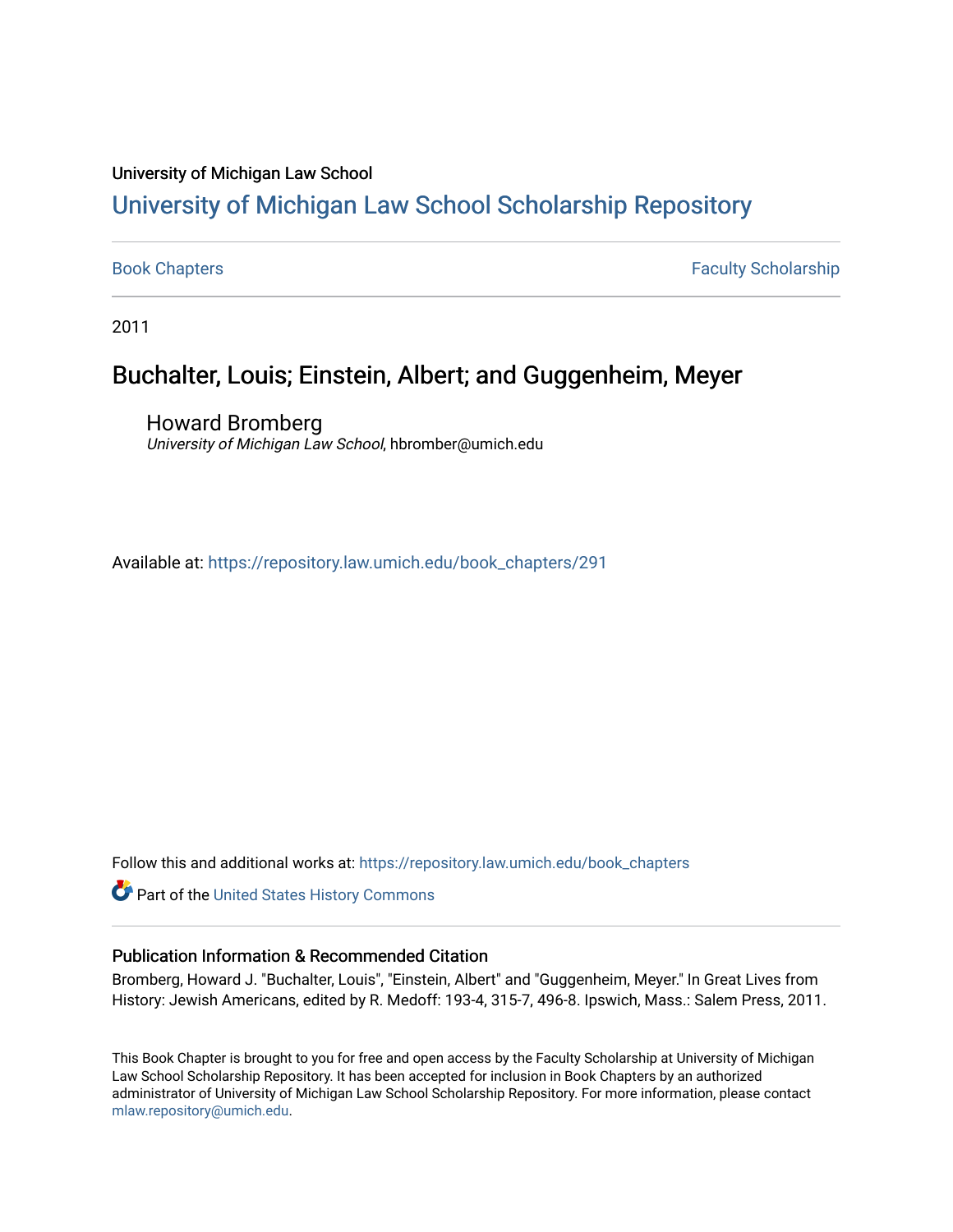**Great Lives from History**

# Jewish Americans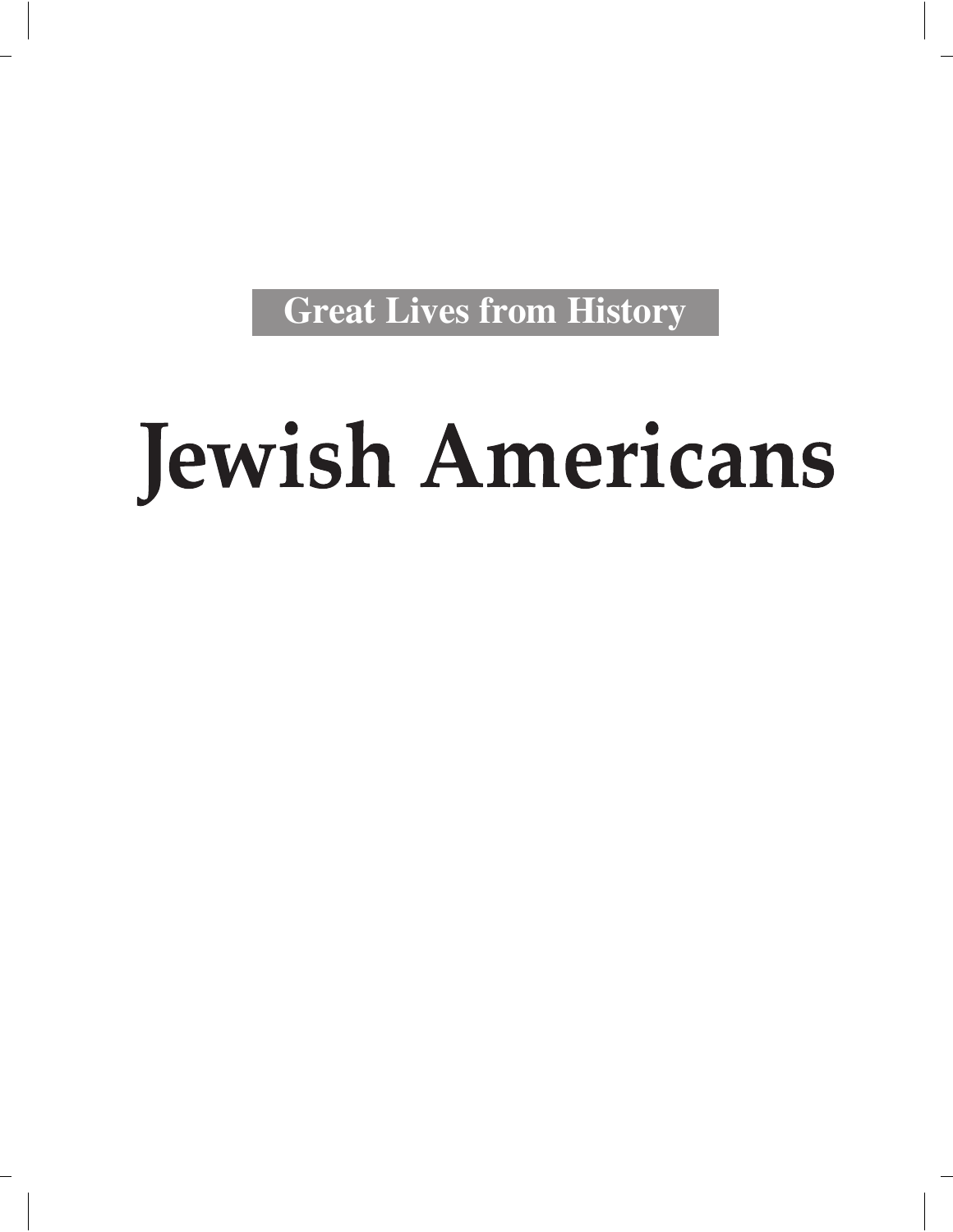# **Louis Buchalter Criminal**

*An unassuming but ruthless criminal, Buchalter was prominent in labor racketeering in New York's garment district and in the organization of contract killers known as Murder Incorporated.*

**Born:** February 6, 1897; New York, New York **Died:** March 4, 1944; Sing Sing Prison, Ossining, New York

**Also known as:** Lepke Buchalter; Louis Buckhouse **Area of achievement:** Crime

#### **Early Life**

Louis Buchalter (BOOK-ahl-tur) was born on New York City's lower East Side. His parents, Barnet and Rose Buchalter, were Russian Jewish immigrants, and his father managed a hardware store. The family had seven children, six of whom became upstanding citizens, counting among them a dentist, a pharmacist, a teacher, and a rabbi-university professor. However, the youngest child, Buchalter, known by the Yiddish diminutive "Lepke," resolved on a life of crime. There was an underside to life in the Jewish tenements of New York City in the 1910's and 1920's. Most children of the predominantly Russian, Polish, and German Jewish immigrants of the Williamsburg neighborhood in Brooklyn, the lower East Side in Manhattan, and the Grand Concourse in the Bronx worked diligently to improve their status in life. However, in many of America's poor ethnic neighborhoods, a small criminal element emerged, coalescing into the notorious Jewish gangs of the period. Arnold Rothstein was the first Jewish racketeer of national significance. He was

followed by a more vicious type that looked to profit from opportunities made by Prohibition, when the sale of liquor was banned, and by the rise of the heavily Jewish garment industry. Growing up in the Jewish Williamsburg neighborhood, Buchalter was first arrested at fifteen for his involvement in a gang fight. Arrests for burglary soon followed, and on May, 18, 1916, he was sentenced to his first term in prison. Upon his release in 1917, he resumed his criminal ways, serving two more terms in Sing Sing Prison in Ossining, from January, 1918, to January, 1919, and June, 1920, to March, 1922.

#### **Life's Work**

In and out of prison, Buchalter was recognized as a thug with ambition; he became associated with Jacob "Gurrah" Shapiro, a criminal partnership that would see great profits for both gangsters and the death of both in Sing Sing prison. They joined the gang of Jacob "Little Augie" Orgen, killing him in 1927 to take over his lucrative business. The gang of Buchalter and Shapiro made inroads into New York's garment industry, running the labor rackets, profiting from labor-management strife, and extorting money from unions and businesses. By 1932, Buchalter had established illegal control over a wide range of businesses in New York and a lucrative drug trade. The national criminal syndicates tapped Buchalter to manage the Brooklyn-based Murder Incorporated, a vicious outfit of legendary status that contracted out murders to hit men across the country. It is estimated that in the 1930's Murder Incorporated carried out more than one thousand murders.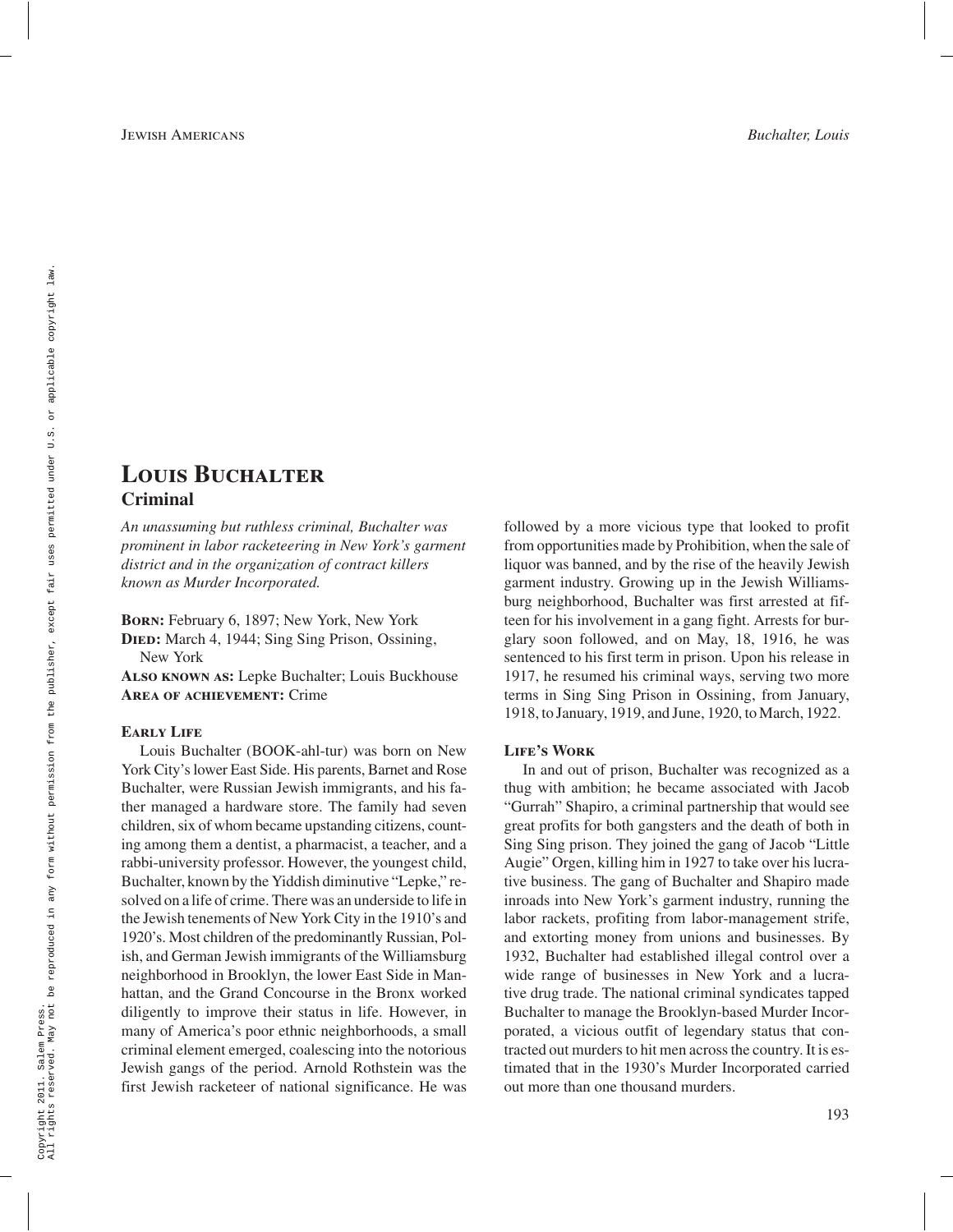At the time, special prosecutor Thomas Dewey made inroads into organized crime. The notorious criminal Dutch Schultz proposed assassinating Dewey. For fear that this act would focus the public's wrath on the mobs, the crime bosses were reputed to have assigned the murder of Schultz to Buchalter.

On March 20, 1931, Buchalter married a young widow by the name of Betty Wasserman. She was from a Russian Jewish family and had one son, Harold. Buchalter has been portrayed as a faithful Jewish husband and a loving father to his stepson, whom he adopted in 1934. When Harold celebrated his Bar Mitzvah in 1935, Buchalter invited leading Jewish gangsters from throughout the New York area, including the flamboyant Bugsy Siegel. The Buchalter family lived in a luxurious apartment in Central Park South, and Buchalter spent most nights at home, enjoying a quiet domestic life with his family. Nevertheless, law enforcement pursued him. On November 12, 1936, he was convicted of racketeering and sentenced to two years in prison. Buchalter went into hiding, surrendering himself on August 24, 1939. To his surprise he was then sentenced to a lengthy term in Leavenworth Federal Penitentiary for his criminal activity. To his even greater surprise, he was convicted of the murder of garment worker Joe Rosen on the testimony of a Murder Incorporated hit man, Abe "Kid Twist" Reles. On December 7, 1941, Buchalter was sentenced to death. Despite appeals all the way to the U.S. Supreme Court, Buchalter was executed in Sing Sing's electric chair on March 4, 1944. He was buried in the Mount Hebron Cemetery in Flushing, Queens.

#### **Significance**

Buchalter, a prominent member of New York's Jewish gangs, was involved in the professionalization of organized crime. He systematically infiltrated and corrupted the garment industry, extorted money from a swath of industries, and managed a group of killers, providing their services to crime chieftains for a fee.

Buchalter is commonly reputed to be the only modern crime boss ever to be legally executed in the United States. His demise presaged the end of Murder Incorporated and the dissolution of the Jewish gangs of New York City.

—*Howard Bromberg*

#### **Further Reading**

- Cohen, Rich. *Tough Jews: Fathers, Sons, and Gangster Dreams*. New York: Simon and Schuster, 1998. Anecdotal accounts of Jewish gangsters such as Buchalter.
- Feder, Sid, and Burton Turkus. *Murder, Inc.: The Story of the Syndicate*. New York: Farrar, Straus and Young, 1951. Reprint. Cambridge, Mass.: Da Capo Press, 1992. The story of the New York gangs. Turkus was a Brooklyn County assistant district attorney who prosecuted Buchalter.
- Fried, Albert. *The Rise and Fall of the Jewish Gangster in America*. Rev. ed. New York: Columbia University Press, 1993. Chapters 4 and 5 chronicle the rise and fall of Buchalter as a labor racketeer and criminal boss.
- Joselit, Jenna. *Our Gang: Jewish Crime and the New York Jewish Community, 1900-1940*. Bloomington: Indiana University Press, 1983. Analyzes the complex interactions between the Jewish community and Jewish gangsters of twentieth century New York.
- Kavieff, Paul. *The Life and Times of Lepke Buchalter: America's Most Ruthless Labor Racketeer*. Fort Lee, N.J.: Barricade Books, 2006. Biography of Buchalter in the context of New York City's Jewish rackets.
- Rockaway, Robert. *But He Was Good to His Mother: The Lives and Crimes of Jewish Gangsters*. New York: Gefen, 2000. This portrayal of the dual lives of Jewish gangsters includes an account of Buchalter's happy and devoted domestic life.
- **See also:** Leo Frank; Meyer Lansky; Abraham Reles; Arnold Rothstein; Bugsy Siegel.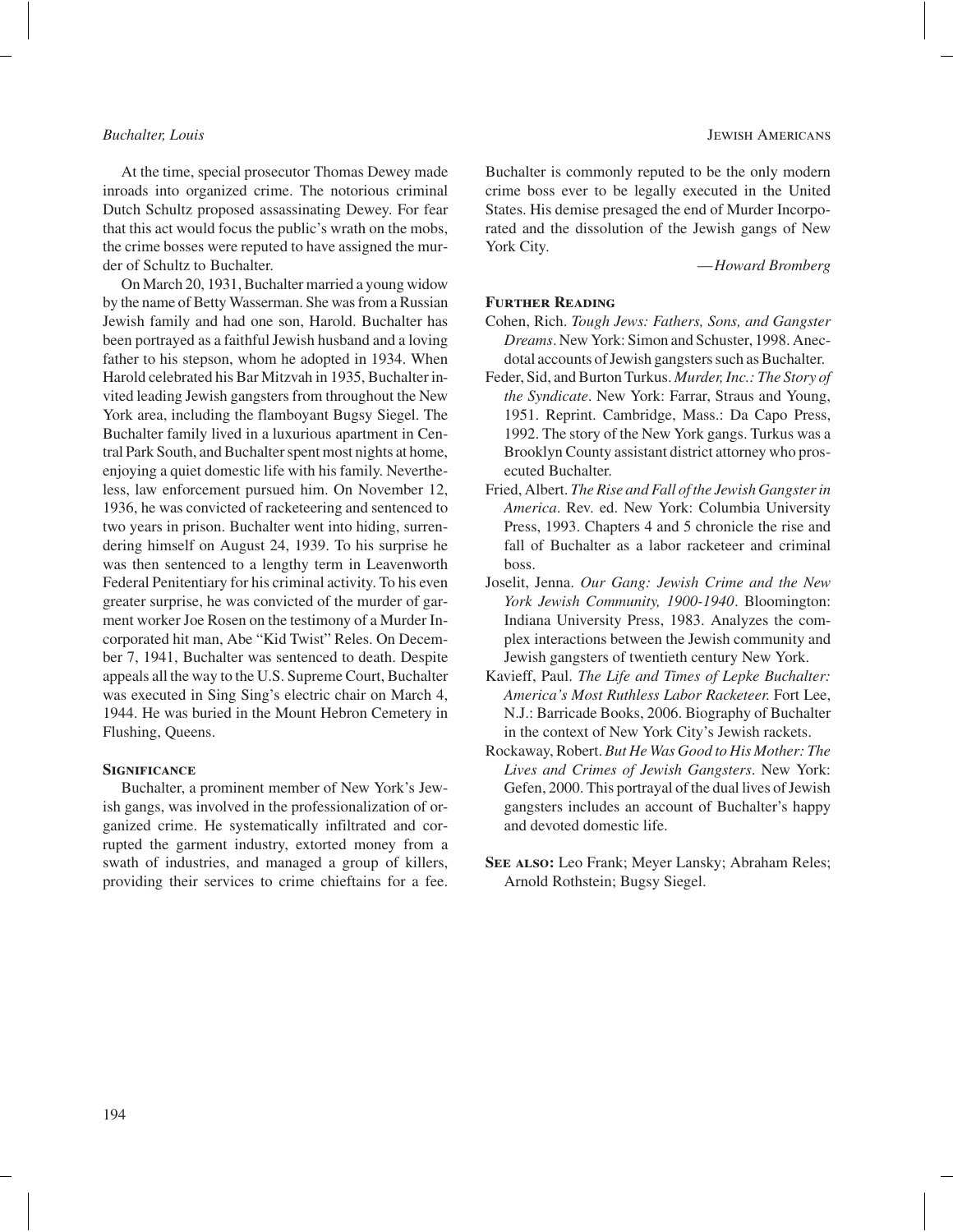# **Albert Einstein German-born scientist**

*One of the greatest scientific minds in history, Einstein revised classical notions of matter, energy, light, gravity, time, and space. His equations gave rise to the two most important advances of modern physics, the theory of relativity and quantum mechanics.*

**Born:** March 14, 1879; Ulm, Württemberg, Germany **Died:** April 18, 1955; Princeton, New Jersey AREAS OF ACHIEVEMENT: Science and technology; social issues

#### **Early Life**

Albert Einstein (IN-stin) was born into a Jewish family in Germany in 1879. His father, Hermann, was a businessman; his mother, Paulina Koch, came from a wealthy family that provided financial assistance to the Einsteins as needed. Einstein showed interest in geometry and in me-

chanical and magnetic objects. Undoubtedly these early preoccupations, similar to those of Sir Isaac Newton at a young age two hundred years earlier, were important factors in preparing the minds of Newton and Einstein for the great conceptual breakthroughs they would make as adults. Einstein also studied the violin, which would become his lifelong hobby. His family was not observant, and Einstein, skeptical of the tenets of traditional Judaism, decided against a Bar Mitzvah when he was thirteen. He also found the authoritarian German gymnasium system of education stifling. In 1895, he finished high school in Aarau, Switzerland and then graduated from the Zurich Polytechnic Institute. Although he had been fascinated by the paradoxes of modern physics since his teenage years, he did not excel as a student. In 1900, he graduated with the lowest examination scores of any of the Polytechnic graduates. In 1903, he married Mileva Marić, who had also been a student at the Polytechnic Institute; they would have three children. Unable to obtain an academic position, Einstein became a clerk in the Swiss patent office, which allowed him time to contemplate scientific questions. In 1905, he was awarded his Ph.D. in physics.

#### **Life's Work**

In a burst of scientific brilliance that is paralleled in the history of physics only by Newton's discoveries in the year 1666, Einstein published five papers in 1905 that transformed modern science. His March paper solved the riddle of the photoelectric effect by proposing the quantum photon theory of light. His April and May papers advanced the theory of the atom, solving the mystery of Brownian motion. His June paper proposed the



*Albert Einstein.* (Archive Photos/Getty Images)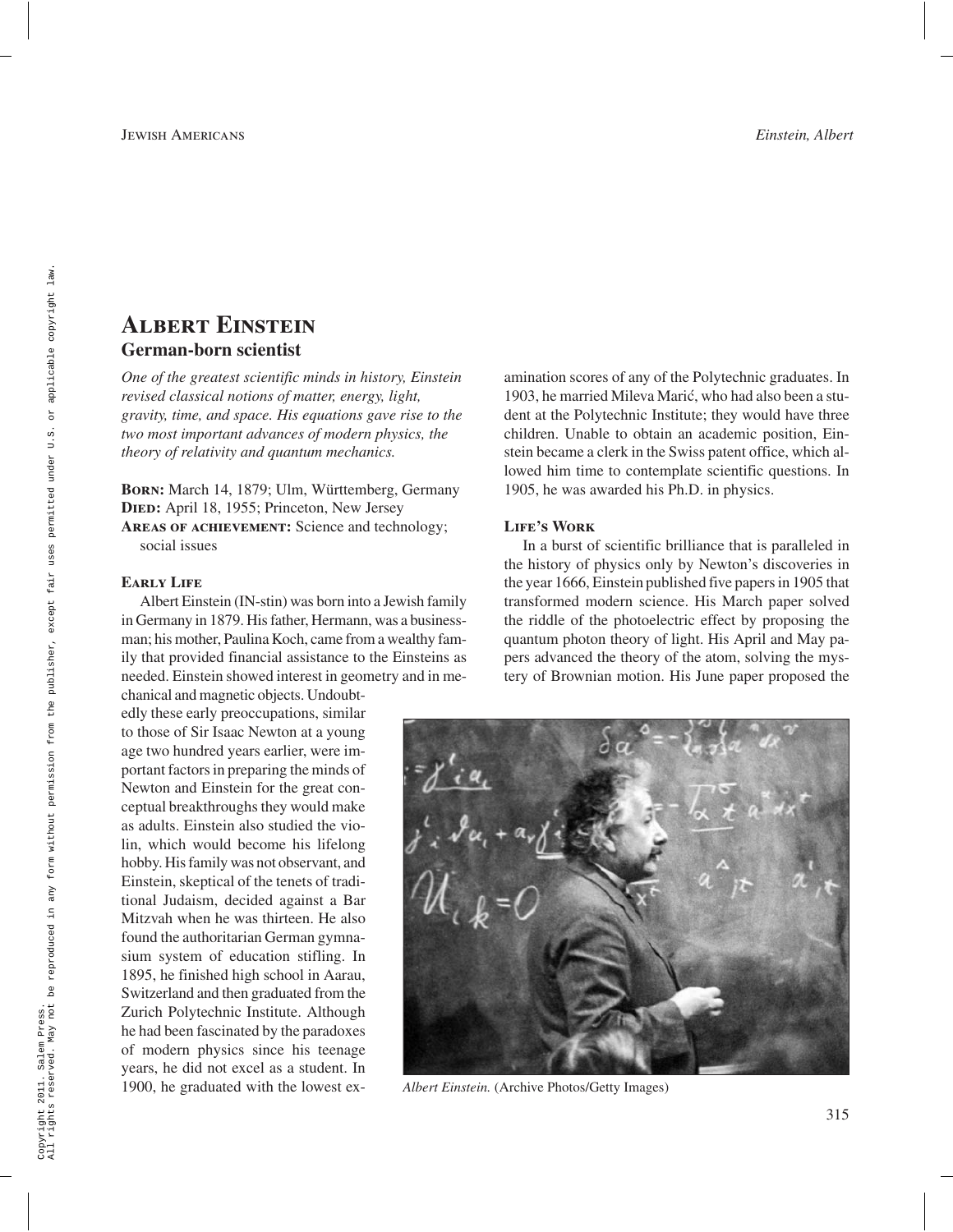### **The Theory of Relativity**

The summit of Albert Einstein's scientific achievements was his theory of relativity. It is one of the pivotal intellectual conceptions of humankind, revising fundamental principles of space, time, and gravity. Einstein had a great appreciation for the physicists who preceded him, and his theory can be seen as systematizing Galileo Galilei's relativity of motion, Isaac Newton's gravitational theories, Ernst Mach's inertial principle, the tensor analysis of Carl Gauss and Bernhard Riemann, and the electromagnetic field equations of Hendrik Lorentz and James Maxwell. Einstein formulated the theory in two parts: special and general relativity. His special theory of relativity described uniform motion in an inertial system without reference to a gravitational field. His general theory of relativity accounted for gravity not as a force, as conceived by Newton, but as the geometrical curvature of space-time by the presence of matter. As Newton's breakthrough on gravity is traditionally attributed to his observation of a falling apple, Einstein attributed his insights to imagining an object seeming to fall in a nongravitational field due to mechanical acceleration. Einstein called this concept—the principle of equivalence of gravity and acceleration—the happiest thought of his life. The theory of relativity was confirmed by calculations of the Perihelion precession of Mercury and the curvature of light due to the sun's gravitational field. Einstein's theory of relativity is a bedrock of modern physics, essential to understanding gravity and the effects of mass on the space-time continuum.

special theory of relativity, postulating that while motion is relative to an observer's frame of reference, that is, the observer's position and velocity, the speed of light is the same, regardless of the direction or velocity of either its source or its observers. To reconcile this paradox, Einstein reevaluated traditional notions of space and time. His fifth paper, in September, proposed the equivalence of matter and energy according to the famous formula  $E = mc^2$ , paving the way for the later development of atomic energy and weapons. It took the world several years to realize that in these papers, an obscure clerk from the Swiss patent office had revised Newtonian physics. Einstein was rewarded with prestigious professorships in Germany and the Nobel Prize in Physics. In 1916, Einstein published his greatest achievement, the general theory of relativity, incorporating gravity into a four-dimensional model of space-time. When observations during a 1919 solar eclipse confirmed his theories, he became world famous. In Germany, however, Einstein was exposed to increasing anti-Semitism. Paul Weyland, a German nationalist, organized the Study Group of German Scientists for the Preservation of Pure Science, which held a vitriolic meeting in Berlin's Philharmonic Hall on August 24, 1920. The Nobel Laureate Philipp Lenard advocated for a Germanic science untainted by Jewish influence. Even a little-known rabble-rouser picked up on the controversy, complaining in a January 3, 1921, article in the *Volkischer Beobachter* newspaper that "[s]cience, once our greatest pride, is today being taught by Hebrews." The author of that article: Adolf Hitler.

In 1919, Einstein and his wife divorced, and Einstein later married his cousin Elsa. In the spring of 1921, Einstein took a two-month tour of the United States, where he was celebrated as a great physicist and a hero of modern Judaism. However, his visit aggravated a tension in the Jewish establishment. On the one side were European Zionists, such as Chaim Weizmann, who accompanied Einstein to raise funds for the planned Hebrew University of Jerusalem; on the other side were leaders of American Jewry, such as Louis Brandeis, Felix Frankfurter, Bernard Baruch, and the Guggenheim family, who emphasized success and even assimilation in the United States. Amid the rancor, Einstein tried to stay aloof. He came away from the trip more deeply committed to a Jewish homeland and also impressed with the enthusiasm of Americans.

Where Einstein had once been the scientific revolutionary, he became ambivalent about making startling discoveries in quantum physics. Einstein was alarmed by the challenges that quantum mechanics posed to notions of causality and the determinate nature of the universe. A spiritual man, Einstein found repugnant any theory of physics that seemed to deny a rational, orderly conception of the universe.

With the ominous rise of Nazi power, Einstein and his second wife immigrated to the United States in October, 1933, where Einstein accepted a position at the Institute for Advanced Study in Princeton, New Jersey. The newly installed Nazi regime reacted angrily. Einstein's works were included in a book burning, and his bank accounts were confiscated. Nazi aggression caused Einstein to rethink his commitment to absolute pacifism. In 1939, he cowrote letters to President Franklin Roosevelt, advising him of the possibilities of developing an atomic bomb. In the postwar period, Einstein strove to formulate a unified theory of relativity, electromagnetism, and particle physics. Although he never achieved this objective, he pioneered efforts to find a unified field theory. He became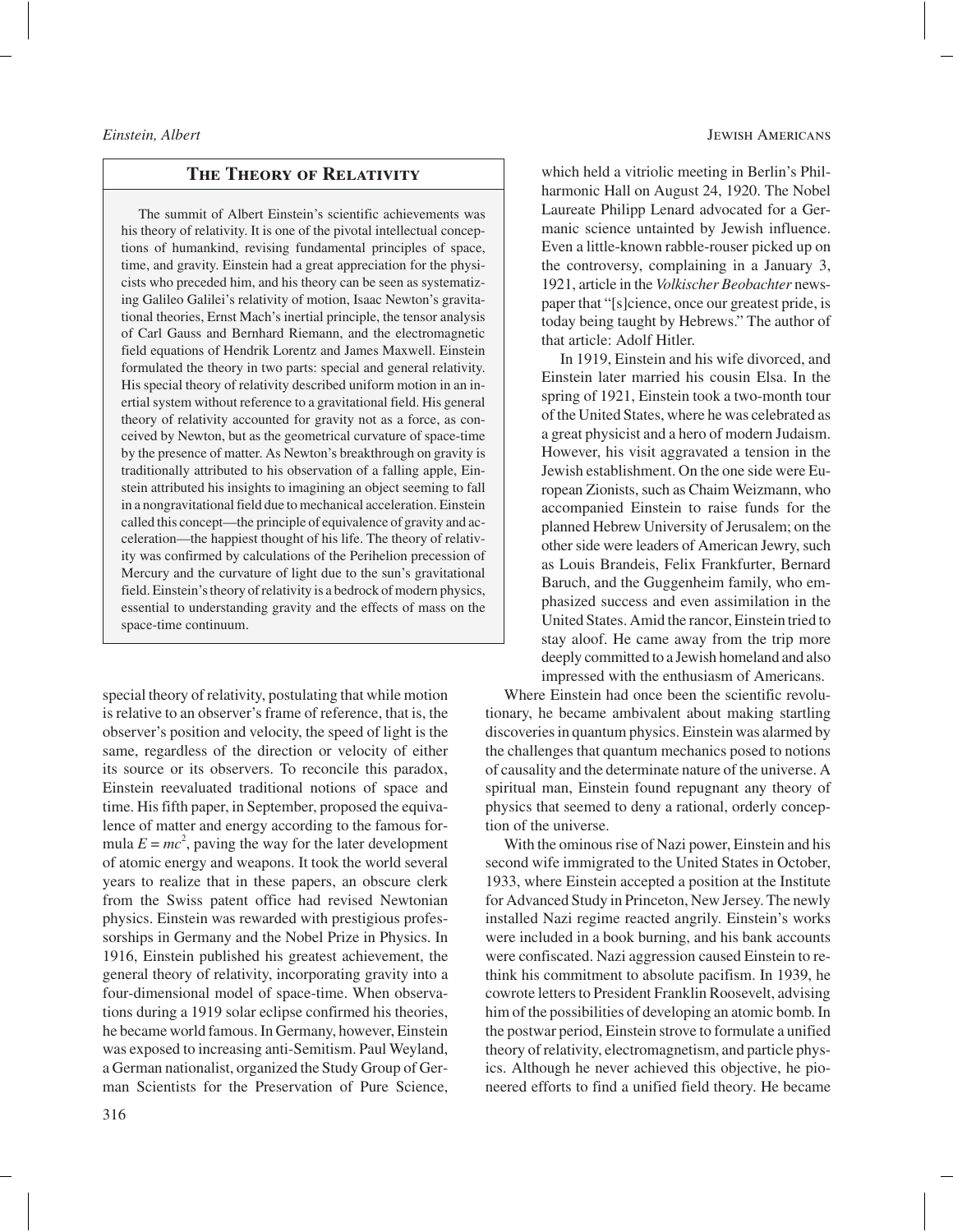outspoken in favor of internationalism, pacifism, and his bond with the Jewish people. He spoke in favor of equal rights for African Americans, and he advocated nuclear disarmament. He favored a Jewish homeland in Palestine and insisted that Jews and Arabs be treated equally; he cosigned a December 4, 1948, letter to *The New York Times*, denouncing the U.S. speaking tour of Israeli militia leader Menachem Begin for his violent and ultranationalist methods. Einstein retained his bond to the Hebrew University of Jerusalem, serving on its board and donating his collected papers to the university. In 1952, he declined the presidency of Israel. He died of heart failure in 1955.

#### **Significance**

One of the greatest scientific minds in history, Einstein revised classical notions of matter, energy, light, gravity, time, and space. His equations gave rise to the two most important advances of modern physics, the theory of relativity and quantum mechanics, foreshadowing modern discoveries of an expanding universe, gravitational lensing, displacement of spectral lines, and black holes. Einstein has become an iconic figure throughout the world representing scientific progress and genius. In addition, Einstein promoted peace, internationalism, and civil rights. A theoretical scientist on the level of Newton, and a humane and advanced social thinker, Einstein is one of the most significant figures of modern history.

—*Howard Bromberg*

#### **Further Reading**

- Cropper, William. "Adventure in Thought: Albert Einstein." In *Great Physicists: The Life and Times of Leading Physicists from Galileo to Hawking*. New York: Oxford University Press, 2004. Insightful chapter puts Einstein's science in the context of physicists who preceded and followed him.
- Isaacson, Walter. *Albert Einstein: His Life and Universe*. New York: Simon and Schuster, 2007. Fulllength biography based on Einstein papers released in 2006.
- \_\_\_\_\_\_\_. "How Einstein Divided America's Jews." *The Atlantic* 304, no. 5 (December, 2009): 70-74. Indepth account of Einstein's 1921 trip to the United States, which the author asserts strengthened his support of Zionism.
- Jerome, Fred. *Einstein on Israel and Zionism: His Provocative Ideas About the Middle East*. New York: St. Martin's Press, 2009. Controversially argues that Einstein's support for Israel as a home for the Jewish people is a myth.
- Speregen, Devra. *Albert Einstein: The Jewish Man Behind the Theory*. Philadelphia: Jewish Publication Society of America, 2006. A young-adult book emphasizing Einstein's Jewish roots and his commitment to Israel.
- **See also:**Richard P. Feynman; J. Robert Oppenheimer; Carl Sagan; Edward Teller.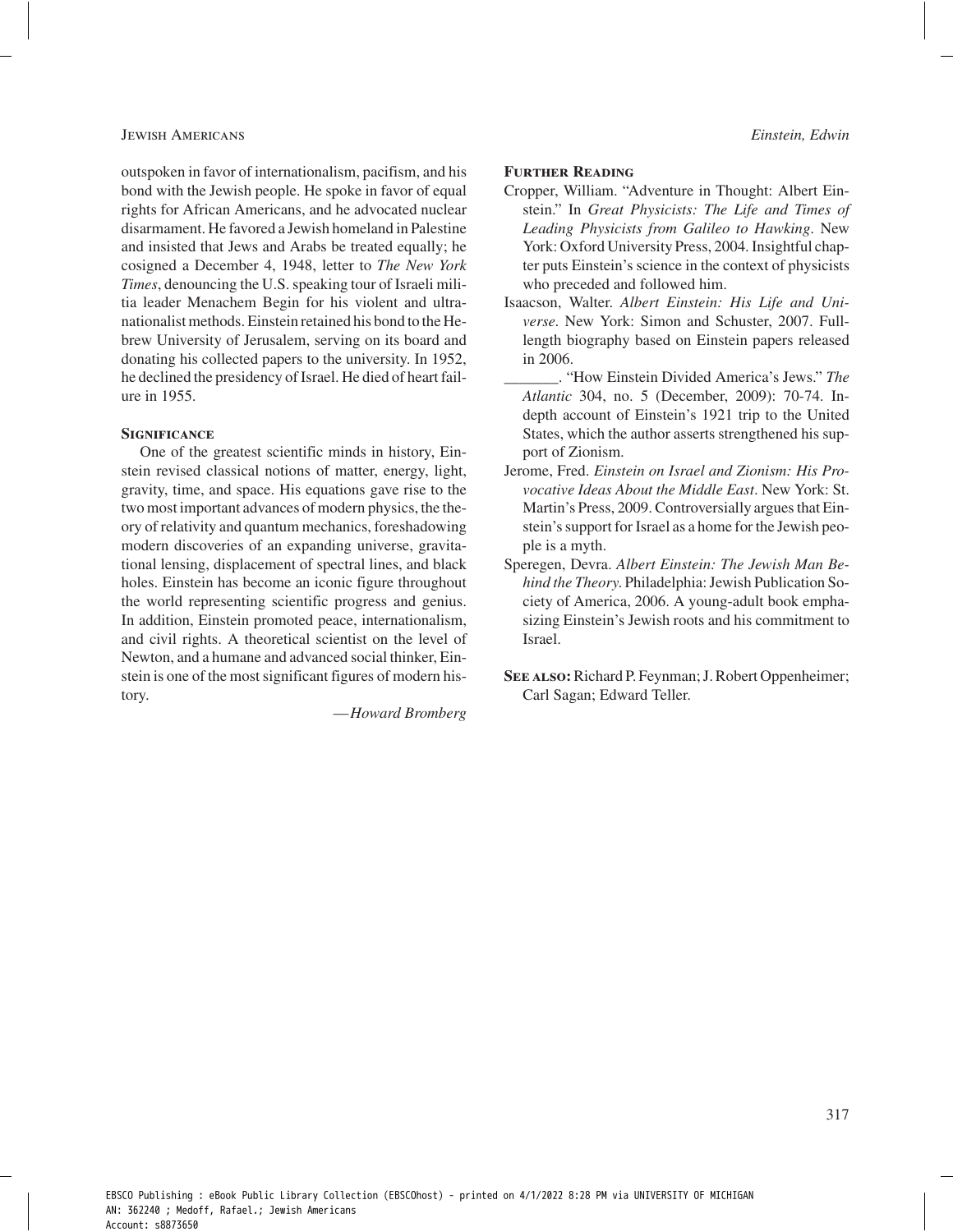# **Meyer Guggenheim Swiss-born industrialist and philanthropist**

*Guggenheim built a worldwide mining and smelting empire. He became patriarch of one of the world's wealthiest families, and the Guggenheim dynasty left its legacy through numerous philanthropies.*

**Born:** February 1, 1828; Lengnau, Switzerland **Died:** March 15, 1905; Lake Worth, Florida **Areas of achievement:** Business; philanthropy

#### **Early Life**

Meyer Guggenheim (MI-yur GEWG-ihn-him) was born in the Jewish ghetto in the Aargau canton of Switzerland. His father, Simon, was a tailor; his mother, Schafeli Levinger, died in 1836, leaving Simon to raise Guggenheim and his four sisters. Meyer took up work as a peddler, selling odds and ends throughout Switzerland and Germany. Under the laws of the Jewish ghetto, Simon was restricted from marrying a widow, Rachel, who had seven children. In 1848, Simon and Rachel decided to immigrate to the United States to marry and to start a new life. They settled in Philadelphia with their combined twelve children.

In 1852, Meyer Guggenheim married Rachel's daughter, Barbara. He resumed his work as a peddler, selling household goods to Pennsylvania Dutch miners and farmers. Guggenheim's fluency in German was an advantage; to their credit the Pennsylvania Dutch showed him no discrimination as a Jew and readily purchased goods from this enterprising merchant. Guggenheim ingeniously discovered a better way to make black stove polish and introduced coffee essence—a forerunner of instant coffee—to his product line. In 1854, he had accumulated enough capital to buy a grocery store in a Philadelphia suburb.

In the years that followed, offspring and new lines of business came quickly. From 1854 to 1873, Guggenheim and his wife had eleven children. Guggenheim made money selling spices, Swiss lace and embroideries, lye, and railroad stock. Not a particularly religious man, Guggenheim gave little Jewish education to his seven sons, but he prepared them to take over his enterprises, sending them to prestigious preparatory schools. His daughters were educated at a Jewish finishing school in Paris. In 1877, he formed M. Guggenheim's Sons, allotting each of his sons an equal share in the partnership. It was a close-knit brood, and with seven energetic sons under Meyer's focused leadership, the Guggenheims were an impressive business force. When Guggenheim's shares in Colorado silver mines soared in value in 1881, he was launched in the business he would come to dominate—worldwide mining and smelting.

#### **Life's Work**

Guggenheim and his sons began accumulating mining, smelting, and refining operations throughout the world and especially in Mexico. In 1888, Guggenheim built the largest smelting operation in the world at Pueblo, Colorado; it was soon generating annual profits of more than \$600,000. In 1899, he established the Guggenheim Exploration Company (Guggenex) to consolidate and extend Guggenheim control over mining copper, zinc, lead, silver, and gold. In 1901, after an epic business battle against Henry Rogers and other rival capitalists, the Guggenheims took control of the American Smelting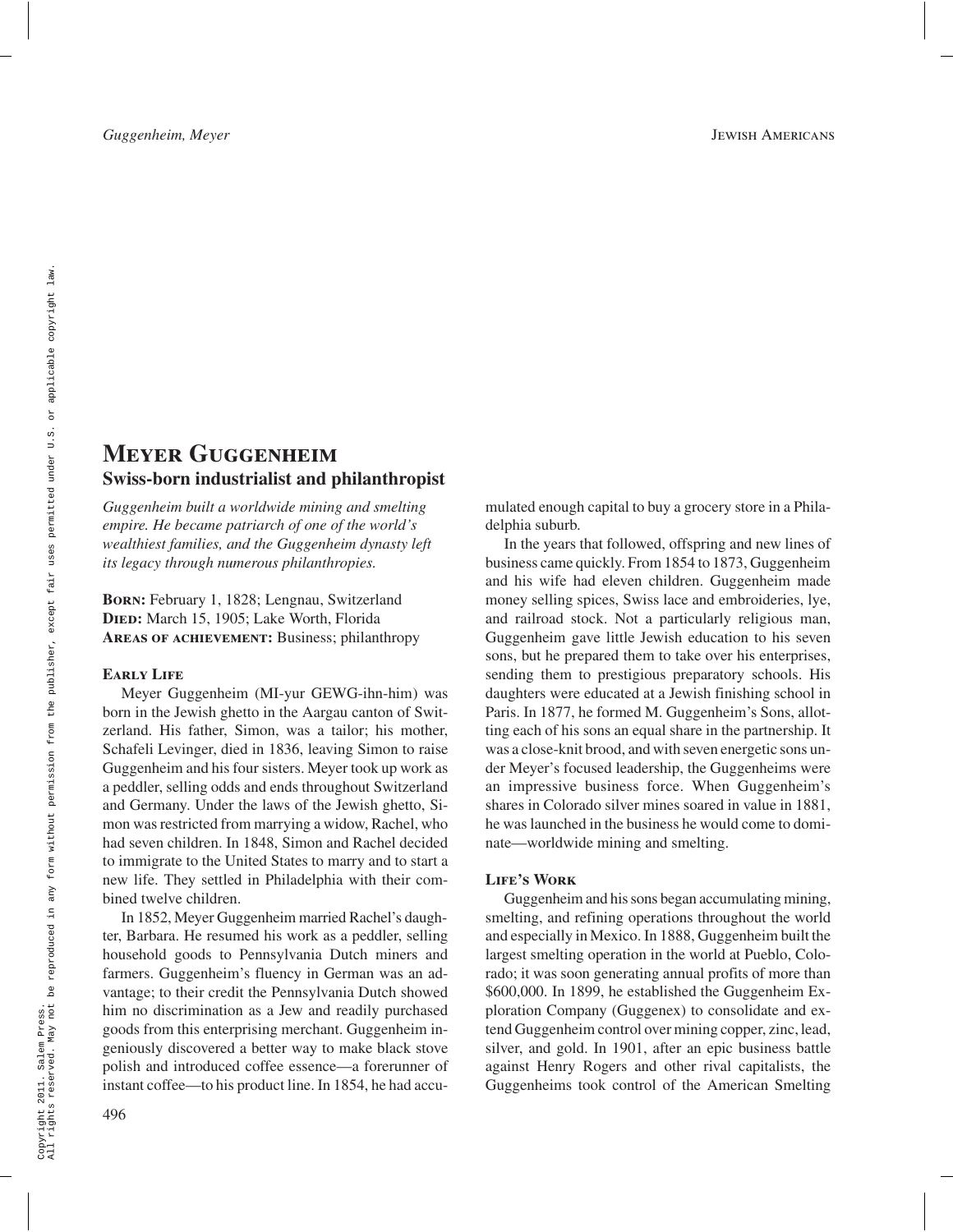and Refining Company (ASARCO). The Guggenheims formed one of the largest trusts in the United States, with mining interests extending to Mexico, Canada, Chile, Bolivia, Australia, and Africa. In an age of business combination and consolidation, the Guggenheims ferociously pursued their financial interests and also tried to develop a reputation for integrity and fair treatment of their employees, in part to deflect any anti-Semitism aimed against their business success. With the help of Jacob Schiff, of the investment firm of Kuhn and Loeb, the Guggenheims established yet another mining company, American Smelters Securities, capitalized at \$77 million. With Guggenex, ASARCO, and American Smelters, the Guggenheims dominated worldwide copper mining and other metals. With the backlash against trusts in the administration of President Theodore Roosevelt and later administrations, the Guggenheims were subjected to scrutiny and to congressional hearings but escaped relatively unscathed. Under Guggenheim's leadership the family's companies were laden with debt as they sought rapid expansion, but they brought in even greater revenue and were able to pay substantial dividends. Later generations of Guggenheims were less successful in business.

With their wealth, the Guggenheim clan relocated from Philadelphia to New York City, the patriarch settling into a brownstone mansion at 66 West Seventy-Seventh Street in 1888. Guggenheim had become one of the nation's leading industrialists; as a family of Jewish wealth, the Guggenheims were second in the world only to the Rothschilds. They joined Temple Emanu-El, then located on Fifth Avenue and Forty-third Street, the richest and most prominent Jewish synagogue in the world. The father and his sons gathered at Guggenheim's mansion every Friday for a Sabbath dinner, as much to discuss their business interests as to express Jewish devotion. For Guggenheim business was everything, and he cared little for ostentation. He did, however, develop certain attributes of wealthy gentlemen of New York. He had a stable of horses and carriages, for pleasure trips in Central Park. He contributed to New York charities. He spent winters in Florida.

Guggenheim died in 1905. His funeral at Temple Emanu-El was attended by the other leading Jewish families of New York. Guggenheim's personal estate was valued at more than two million dollars. His fortune was

## **Initiating the Guggenheim Legacy of Philanthropy**

Although a titan in business, Meyer Guggenheim is well known for instituting a legacy of philanthropy. Guggenheim was a benefactor of his family's synagogues, Jewish hospitals, the Hebrew Education Society, and the Hebrew Benevolent and Orphan Asylum. In 1903, he helped raise more than \$100,000 to support Jews of Kishinev, Russia, suffering under czarist pogroms. He founded the *Schweizerisches Israelitisches Alterasyl* home for aged Jews in Lagnau, Switzerland. Guggenheim's descendants expanded their giving beyond Jewish charities and established charitable foundations. Where Guggenheim put business before philanthropy, later generations put philanthropy before business. They donated their spectacular Sands Point estate in Port Washington, New York, for public purposes. The Murray and Leonie Guggenheim Foundation provided free dental clinics. Daniel Guggenheim's foundations funded annual concerts in New York and the growth of aeronautics. The Harry Frank Guggenheim Foundation funds social science research. The prestigious Guggenheim Fellowships are awarded to scholars and artists by the John Simon Guggenheim Memorial Foundation. Several of the world's leading art museums, including the Guggenheim Museum in Bilbao, Spain, the Peggy Guggenheim Collection in Venice, the Deutsche Guggenheim Museum in Berlin, and the Solomon R. Guggenheim Museum in New York City. were founded and endowed by the Solomon R. Guggenheim Foundation.

passed on to his seven sons, who were already multimillionaires and whose combined wealth was estimated at more than seventy-five million dollars. During his life and in his will, Guggenheim donated \$200,000 to Mount Sinai Hospital of New York City, a large sum to the Montefiore Hospital for Chronic Invalids in New York, and \$110,000 to the Jewish Hospital in Philadelphia, in memory of his wife, who died in 1900.

#### **Significance**

Guggenheim was one of the great industrialists of American history. He arrived in the United States from a European ghetto, his only skill being the persistence of a peddler. With ingenuity and hard work, he achieved one business success after another, until he controlled the world's leading conglomerate of mining, smelting, and refining operations. A large part of his success was his close-knit Jewish family, M. Guggenheim's Sons, proving a formidable rival to any other industrial combine. Guggenheim remained concerned for the Jewish community as he rose to the highest levels of American busi-